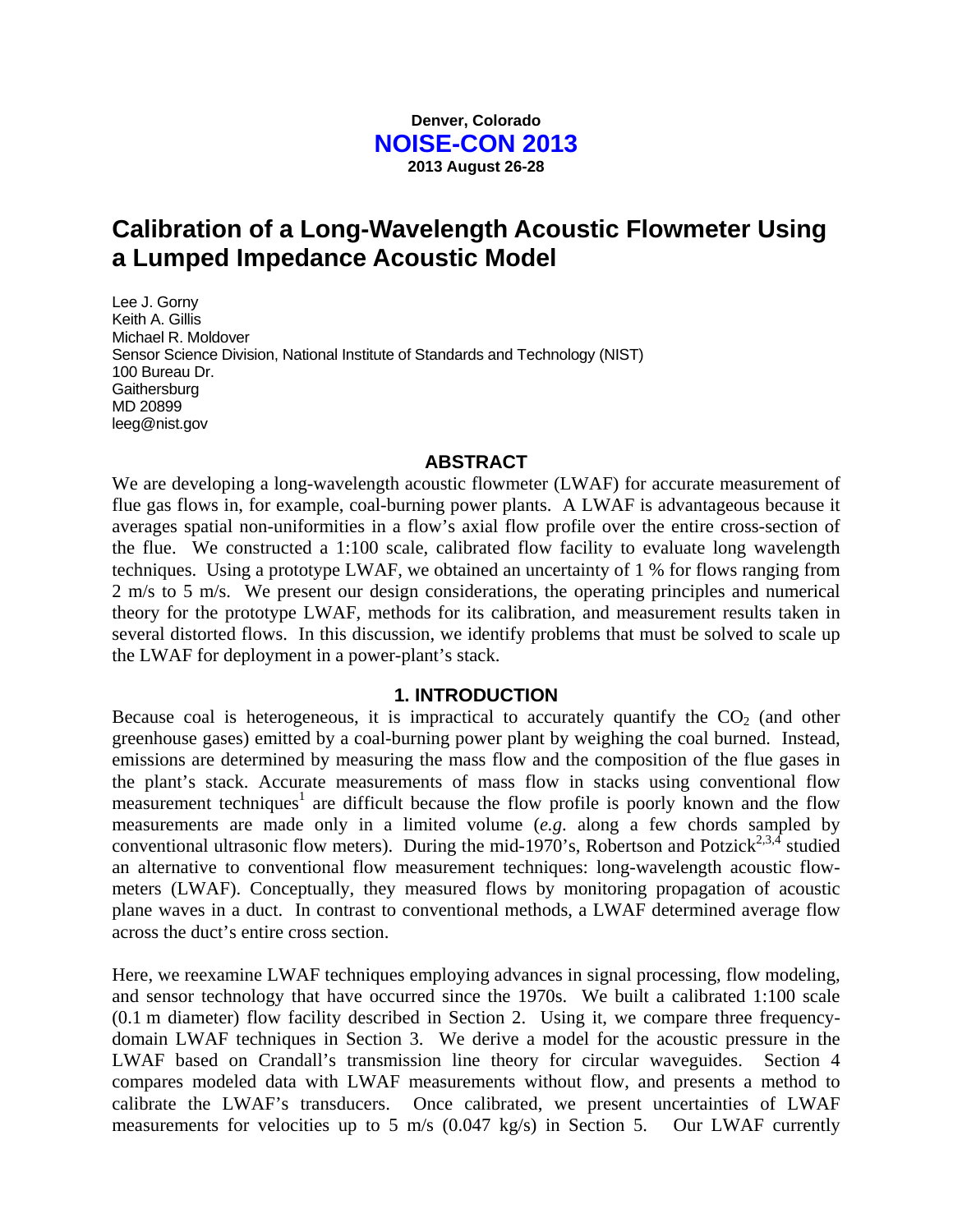measures flows with uncertainty less than 1 % in distorted swirling flow. (Unless otherwise specified, uncertainties are one standard uncertainty corresponding to a 68 % confidence level.)

## **2. THE 1:100 SCALE STACK SIMULATING LWAF TESTBED**

We developed a facility to evaluate the LWAF's ability to measure the speed of sound and flowrate of a distorted flow. It is comprised of four primary sections as shown in Figure 1. An inlet section (1) provides a uniform, undistorted flow into a calibrated laminar flow meter (LFM) (2) that measures flow with a relative uncertainty of 0.2 %. A 2-axis, out-of-plane, return bend (3) generates a swirling flow into the LWAF (4). The LWAF is comprised of a loudspeaker array, a microphone array, and an easily adjustable outlet length. We note that flue-gas flows in coal-burning plants reach 12 m/s (in brick-lined concrete stacks) and 20 m/s (in borosilicate glass-lined stacks). We are constructing a facility capable of generating flows up to 30 m/s, but the data here are limited to 5 m/s.



**Figure 1:** Diagram of the LWAF evaluation facility.

Relevant flow parameters to an LWAF's operation are the Mach Number, Reynolds Number, cut-on-frequency and speed of sound, defined respectively as:  $Ma = V/c$ ,  $Re = \rho V D/\mu$ ,  $f_{\rm co} = 1.841 c/(\pi D)$  and  $c = (\rho \kappa_s)^{-1/2}$ . Here  $\rho$  is the density of the gas,  $\mu$  is the dynamic (shear) viscosity, *V* is the average linear flow velocity, *D* is the diameter of the duct, and  $\kappa_s$  is the adiabatic compressibility of the gas. Reference 4 shows that flow-generated distortions result in propagation uncertainties of an acoustic plane wave on the order of  $Ma^2$ . In stacks,  $Ma < 0.06$ ;<sup>5</sup> therefore, corrections on the order of  $\overline{Ma}^2$  are small. However, power plant stack flows are highly turbulent with *Re* in the range  $10^6 < Re < 10^8$ . Blower-generated and turbulencegenerated noise [which scale as  $(Re)^6$  and  $(Re)^8$  respectively]<sup>6</sup> are prominent. The  $f_{co}$  is the frequency below which only plane waves will propagate within a duct. For a 10 m diameter stack  $f_{co} \approx 20$  Hz, the low frequency threshold of human hearing.

Our facility has  $a f_{co} \approx 2$  kHz with measurement sections comprised primarily of  $D \approx 0.102$  m (4 inch) diameter, schedule 40, polyvinyl chloride (PVC) pipe. A fully developed, undistorted flow is encouraged through the LFM with 15 and 7.5 diameters of straight pipe upstream and downstream, respectively. The facility's outlet is an un-flanged circular pipe, similar to a stack's liner. Downstream propagating acoustic waves in the pipe are partially radiated from the opening and partially reflected back upstream at the open end resulting in a standing wave pattern. Reflected waves from upstream components contribute to the standing wave pattern as outgoing pressure propagations.

There are 24 total mounting holes in the 1 m measurement section that house microphones and other sensors. Holes are staggered axially at (0.05, 0.10 and 0.20) m and circumferentially at 90 degrees. Figure 2a shows a schematic of our LWAF. Each of the seven microphones in the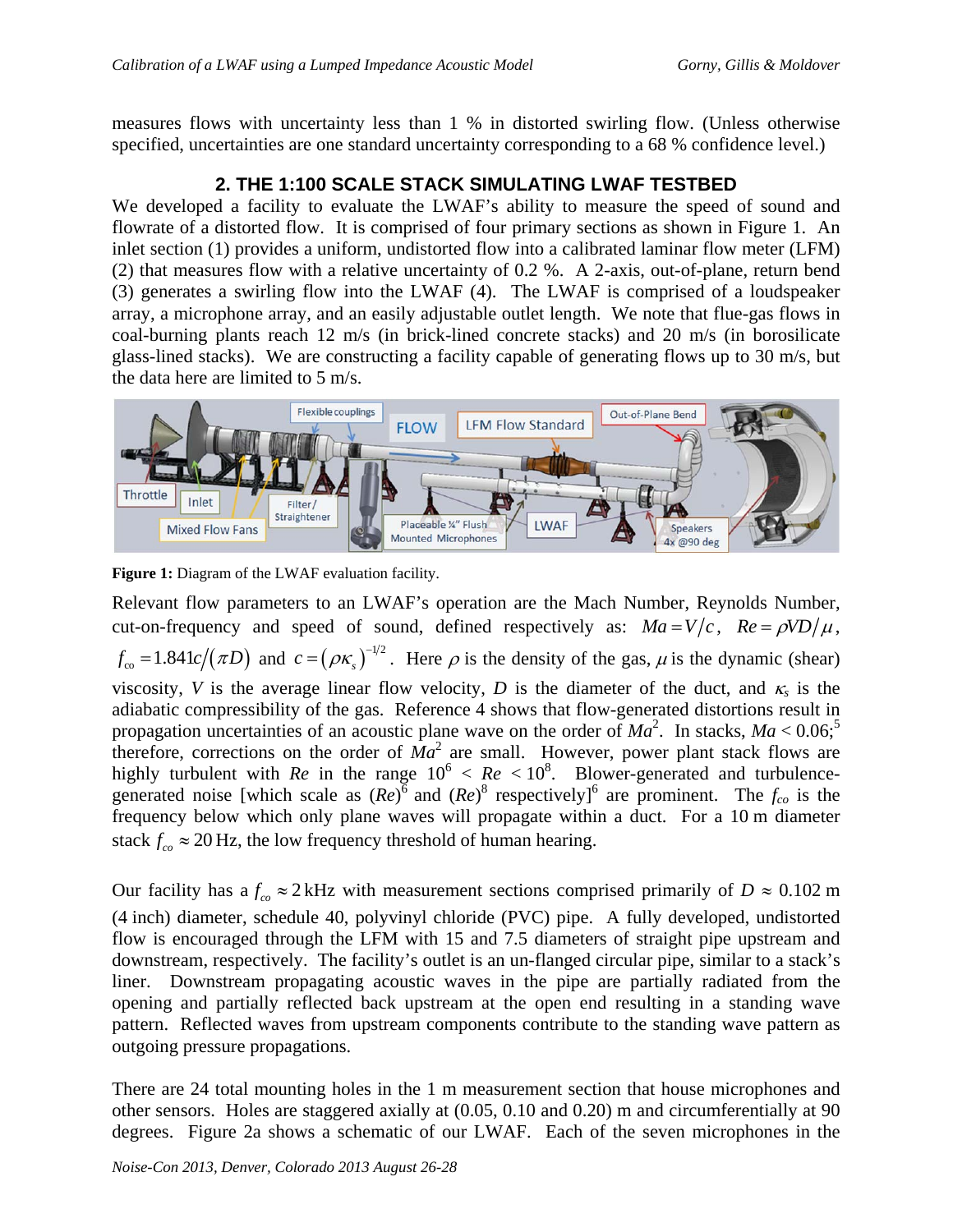facility is given a number, denoted as M for microphone followed by its number. We generate plane sound waves using 4 loudspeakers positioned in a circumferential array (as shown as a cutaway view to the right of Figure 1). The driven acoustic waves are either pulsed (for time-offlight measurements) or continuous (for standing wave measurements) as shown in Figure 2b.



**Figure 2:** Schematic of the LWAF geometry. (a) Nominal dimensions (in meters) (b) Standing waves  $f_1$  and  $f_4$  tuned with multiples of one-half-wavelength between paired M5 and M1 (c) An equivalent circuit schematic to the LWAF.

We use LabView<sup>9</sup> to communicate with instruments, measure data and to control flow through the facility. We measure the absolute static pressure  $(P)$  at the LWAF and LFM, the differential pressure (*DP*) across the LFM, the temperature (*T*) upstream and downstream of the LFM, within the LWAF and in the room and relative humidity (*RH*) to approximate the composition of air passing through the facility. Each of the 7, 6.3 mm (1/4 inch), free-field electret microphones is calibrated at room temperature from 0 kHz to 5 kHz. Further details about the facility and this process can be found in our publication for the 2012 CEESI ISFFM conference.<sup>7</sup>

### **3. THE LWAF AND ITS LUMPED IMPEDANCE CALIBRATION MODEL**

We determine the speed of sound (*c*) and average flow velocity (*V*) through the LWAF by driving the loudspeaker array continuously across a range of frequencies and measuring the amplitude and phase of the pressure detected by each microphone. Section 3A describes how the acoustic pressure can be used to determine *c* and *V*. Because each microphone's response is not identical, and their relative spacing along the duct is not precisely known, it becomes necessary to calibrate microphones for accurate measurements. We determine spacing experimentally by aligning the experimental acoustic pressure measurements made when no flow is present. Relative sensitivity calibration of microphone pairs can be measured experimentally using a G.R.A.S Sound & Vibration Type 51AB Sound Intensity Calibrator.<sup>9</sup> Calibration can be performed numerically by aligning the no flow measured pressure response with a response calculated using a transmission line theory model which we derive in Section 3B. The two methods are compared in Section 5, illustrating that improved accuracy can be achieved using numerical calibration. Figure 3 illustrates the differences between calibrated and un-calibrated pressure response data.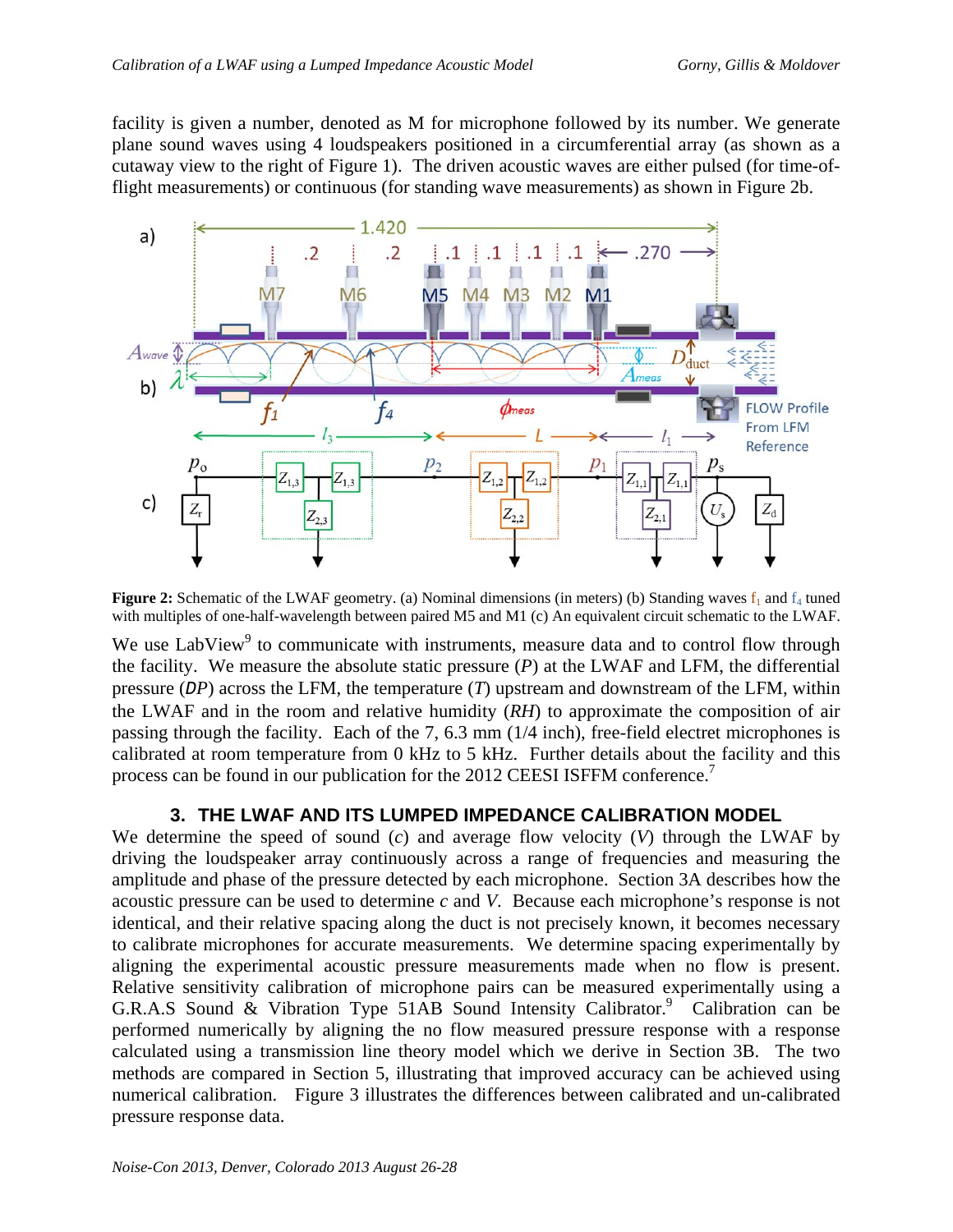#### **A. Determining Speed of Sound and Average Flow Velocity using a LWAF**

Standing wave patterns emerge if the loudspeaker drives continuous (or semi-continuous using a swept sine function) acoustic waves between the loudspeaker and open end of the duct. The frequency response function FRF allows us to characterize standing waves across a range of frequencies where only long wavelength waves exist. FRF is plotted in Figure 3 as magnitude  $A = p_5 / p_1$  and phase  $\phi = \phi_5 - \phi_1$  components as a function of *f L*, where *f* is the frequency and *L* is the distance between the microphones.

Using the FRF, we measure *c* and *V* in three ways. From the FRF plots, and Figure 2b, one can see that for specific wavelengths  $\lambda_n$ , as in cases  $f_1$  and  $f_4$ , have  $\lambda_n = 2L/n$  where *n* is the number of ½ wavelengths between microphones. *f*<sup>n</sup> can be found from the FRF magnitude plot as locations where  $A = 1$  (referred to here as the "mag sel" method) or where FRF phase is tangent to its linear interpolation ("phs sel") as shown in Figure 3c. At these frequencies, the LWAF's response is evaluated to obtain

$$
c = 2f_n L/n, \text{ and } Ma = V/c = \Delta \phi_n / (n\pi) = \omega_n \Delta t / (n\pi) \tag{1,2}
$$

where  $\Delta\phi_n = \phi_{\text{flow}} - \phi_{\text{no flow}}$  and  $\phi_{\text{no flow}} = \pi n$ , where  $\phi_{\text{no flow}}$  is measured in radians.<sup>4</sup> A third "slope" method determines  $c+V = 2\pi L/\partial \phi/\partial f$  from the phase change across the entire frequency range as shown in Figure 3b, and *c* is determined using Equation (1) or from NIST's Reference Fluid Thermodynamic and Transport Properties Database (REFPROP) v9.0.<sup>11</sup> We are investigating the use of resonance and anti-resonance frequencies of the ducted geometry to independently measure *c*. Details about these calculations and their implementation in the LWAF can be found in our prior work<sup>7</sup> and will be discussed in a forthcoming publication.



**Figure 3:** The calculated and measured FRF magnitude and phase (a) and (b) are shown for cases with and without flow. Highlighted regions illustrate  $f_n$  where  $\frac{1}{2}$  wavelength multiples exist. The expanded FRF phase plot (c) shows the relationship between the linear interpolation and measured phase. Three modifications allow us to calibrate the M4/M1 microphone pair. The FRF (d) magnitude and (e) phase illustrate each step.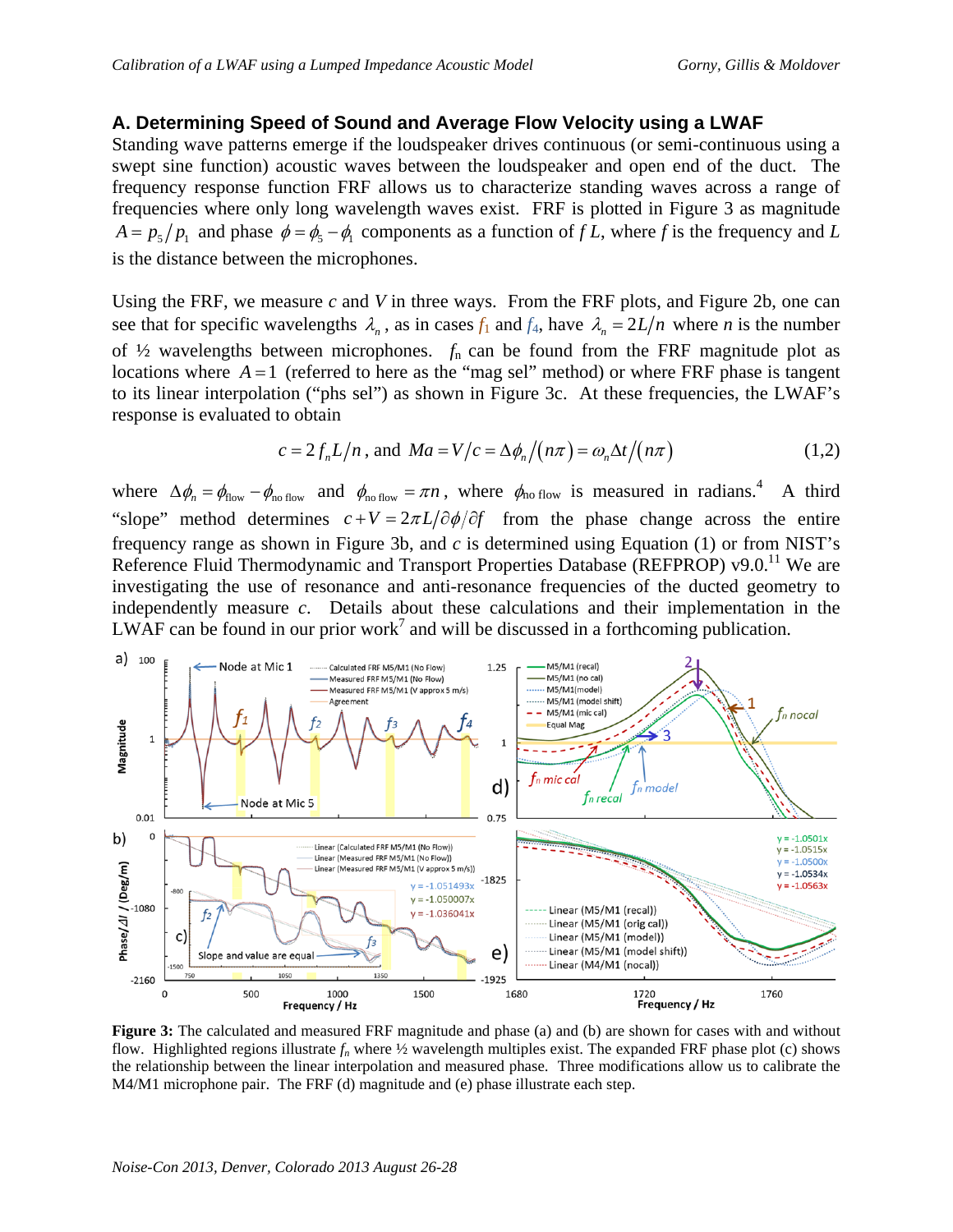#### **B. Development of a Lumped Impedance Model for** *V* **= 0**

Our model assumes plane wave propagation with  $e^{i\omega t}$  time-dependence for the acoustic pressure *p* and acoustic volume velocity *U* in the absence of flow. Figure 2c shows an equivalent circuit to our LWAF for microphone pair M5/M1. It is comprised of three T-networks (shown as three colored boxes) that model waveguide sections  $l_1$ ,  $L$ , and  $l_3$ . These sections are used to calculate the acoustic pressure at each microphone. An impedance  $Z_r$  models the radiation impedance from the open end. Speakers are modeled as a volume velocity source *U*s and upstream ductwork is given an impedance  $Z_d$ .<sup>12</sup> We neglect the admittance of the microphones, and assume rigid walls of uniform cross section.

Each T-network contains impedances  $Z_{1,i}$  and  $Z_{2,i}$  that model the propagation of sound over that length of duct. Crandall shows that long wavelength sound propagation is analogous to electromagnetic wave propagation in a lossy transmission line, where acoustic pressure *p* corresponds to voltage and the acoustic volume velocity  $U$  to current.<sup>13</sup> The  $p$  and  $U$  at axial position *x* are described by the coupled differential equations

$$
\frac{\partial p}{\partial x} = -ZU \text{ and } \frac{\partial U}{\partial x} = -\mathbf{Y}p \,,\tag{3.4}
$$

where 
$$
\mathcal{Z} = \frac{i\omega\rho}{A} \frac{1}{1 - F_{\eta}}, \mathcal{Y} = \frac{i\omega A}{\rho c^2} \Big[ 1 + (\gamma - 1) F_{\kappa} \Big] \text{ and } F_{\kappa} = \frac{2J_1(\zeta_{\kappa})}{\zeta_{\kappa} J_0(\zeta_{\kappa})}.
$$
 (5,6,7)

The series impedance per unit length **Z** and the parallel admittance per unit length **Y** account for the viscous damping effects from interaction and thermal diffusion respectively with the wall.  $F_k$  is the thermal loss function.  $J_0$  and  $J_1$  are Bessel functions of order 0 and 1, respectively;  $\zeta_{\kappa} = (1-i) r/\delta_{\kappa}$ ; and  $\delta_{\kappa} = \sqrt{2D_{\kappa}/\omega}$  is the thermal penetration length. Here, the thermal diffusivity  $D_{\kappa} = \kappa_T / \rho C_p$ . The viscous loss function  $F_{\eta}$  has the same functional form as (7) but with the viscous penetration length  $\delta_n = \sqrt{2\eta/\rho\omega} = \sqrt{Pr} \delta_{\kappa}$  instead of  $\delta_{\kappa}$ . The acoustic pressure and volume velocity for plane waves traveling in the ±*x* direction are proportional to  $\exp(\mp \Gamma x + i\omega t)$  where  $\Gamma$  is the propagation parameter, given by

$$
\Gamma = \sqrt{2\mathcal{Y}} = \frac{i\omega}{c} \sqrt{\frac{1 + (\gamma - 1)F_{\kappa}}{1 - F_{\eta}}}.
$$
\n(8)

Substituting into Equations (3 and 4) we find the ratios  $p_{\perp}/U_{\perp}$ ,  $p_{\perp}/U_{\perp}$  and the characteristic impedance

$$
Z_0 = \sqrt{\mathcal{Z}/\mathcal{Y}} = \frac{\rho c}{A} \frac{1}{\sqrt{\left[1 + (\gamma - 1)F_\kappa\right]\left(1 - F_\eta\right)}}\,. \tag{9}
$$

In terms of these defined quantities, the lumped elements  $Z_{1,i}$  and  $Z_{2,i}$ , for a circular duct with length  $l_i$  and cross sectional area  $A = \pi r^2$ , are given by

$$
Z_{1,i} = Z_0 \tanh\left(\frac{1}{2}\Gamma l_i\right) = \frac{i\omega\rho l_i}{2A\left(1 - F_\eta\right)} \frac{\tanh\left(\frac{1}{2}\Gamma l_i\right)}{\frac{1}{2}\Gamma l_i}, \text{ and} \tag{10}
$$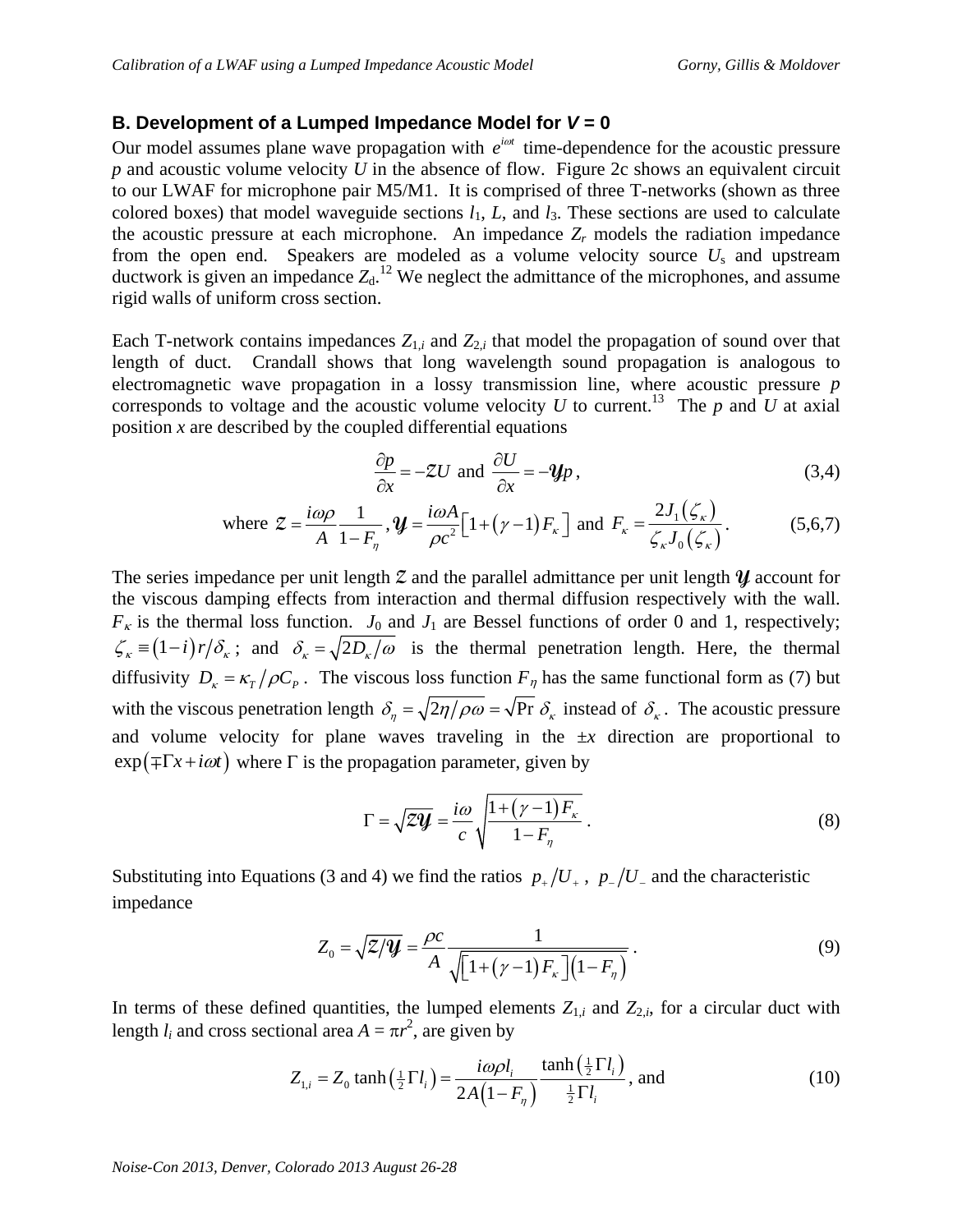$$
Z_{2,i} = \frac{Z_0}{\sinh(\Gamma l_i)} = \frac{\rho c^2}{i\omega A l_i \left[1 + (\gamma - 1)F_\kappa\right]} \frac{\Gamma l_i}{\sinh(\Gamma l_i)}
$$
(11)

In the rightmost sides of Equations (10) and (11), the ratios of the hyperbolic functions to their arguments approach unity in the long wavelength limit  $kl_i \ll 1$ .

Referring to Figure 2c, the *i*th section has length  $l_i$  and impedances  $Z_{1,i}$  and  $Z_{2,i}$  subscripted to distinguish them. However, since *D* is constant,  $\Gamma$  and  $Z_0$  are identical. The input impedance of a single T-network, representing a duct of length *li*, terminated with impedance *Zload* is given by

$$
Z_{\text{in}} = Z_0 \frac{Z_{\text{load}} + Z_0 \tanh\left(\Gamma l_i\right)}{Z_0 + Z_{\text{load}} \tanh\left(\Gamma l_i\right)}.
$$
 (12)

The ratio of the acoustic pressure at the input to the pressure at the load is

$$
\frac{p_{\text{in}}}{p_{\text{load}}} = \frac{Z_{\text{in}}}{Z_{\text{load}}} \left[ 1 + \frac{Z_{\text{load}}}{Z_0} \tanh\left(\Gamma l_i\right) \right] \cosh\left(\Gamma l_i\right). \tag{13}
$$

When we apply these formulas to the circuit in Figure 2c, we obtain the pressure ratio

$$
\frac{p_1}{p_2} = \frac{Z_{\text{in2}}}{Z_{\text{in3}}} \left[ 1 + \frac{Z_{\text{in3}}}{Z_0} \tanh\left(\Gamma L\right) \right] \cosh\left(\Gamma L\right), \text{ where}
$$
\n(14)

$$
Z_{\text{in2}} = Z_0 \frac{Z_{\text{in3}} + Z_0 \tanh(\Gamma L)}{Z_0 + Z_{\text{in3}} \tanh(\Gamma L)} \text{ and } Z_{\text{in3}} = Z_0 \frac{Z_r + Z_0 \tanh(\Gamma l_3)}{Z_0 + Z_r \tanh(\Gamma l_3)}
$$
(15, 16)

After substitution and simplification, we get our FRF modeling equation

$$
\frac{p_2}{p_1} = \frac{\left(Z_r/Z_0\right)\cosh\left(\Gamma l_3\right) + \sinh\left(\Gamma l_3\right)}{\left(Z_r/Z_0\right)\cosh\left[\Gamma\left(L+l_3\right)\right] + \sinh\left[\Gamma\left(L+l_3\right)\right]}.
$$
\n(17)

Levine and Schwinger (L&S), calculated the reflection coefficient, neglecting thermoviscous dissipation, for acoustic waves in a semi-infinite circular duct (radius *a*) exiting an unflanged open end into free space.<sup>14</sup> Rigorous formal expressions were derived for the magnitude of the reflection coefficient  $|R|$  and the effective length correction  $l/a$ , using their notation. Here, we use approximations to L&S's calculations using notation consistent with earlier reports and publications by NIST's Fluid Metrology Group.<sup>15</sup>

### **4. MODEL COMPARISON WITH MEASURED DATA AND LWAF CALIBRATION**

Using the transmission line theory model from Section 3B, we calculate a frequency response function (FRF) for each microphone pair in our LWAF using Equation 17. Measurements of *T*, *P*, and *RH* allow us to determine approximate air composition, and *c* for the model  $c_m$ . Figure 3 shows a comparison of the modeled FRF with a measurement for pair M5/M1. The model generally has larger peaks indicating a shortcoming in our standing wave ratio calculation. However, the shape of the calculated FRF provides enough information to calibrate microphone pairs by aligning the two FRFs. With the model, we no longer need to use our intensity probe calibrator, eliminating the need to remove microphones from the LWAF in calibration. Instead we numerically calibrate pairs in situ with improved accuracy.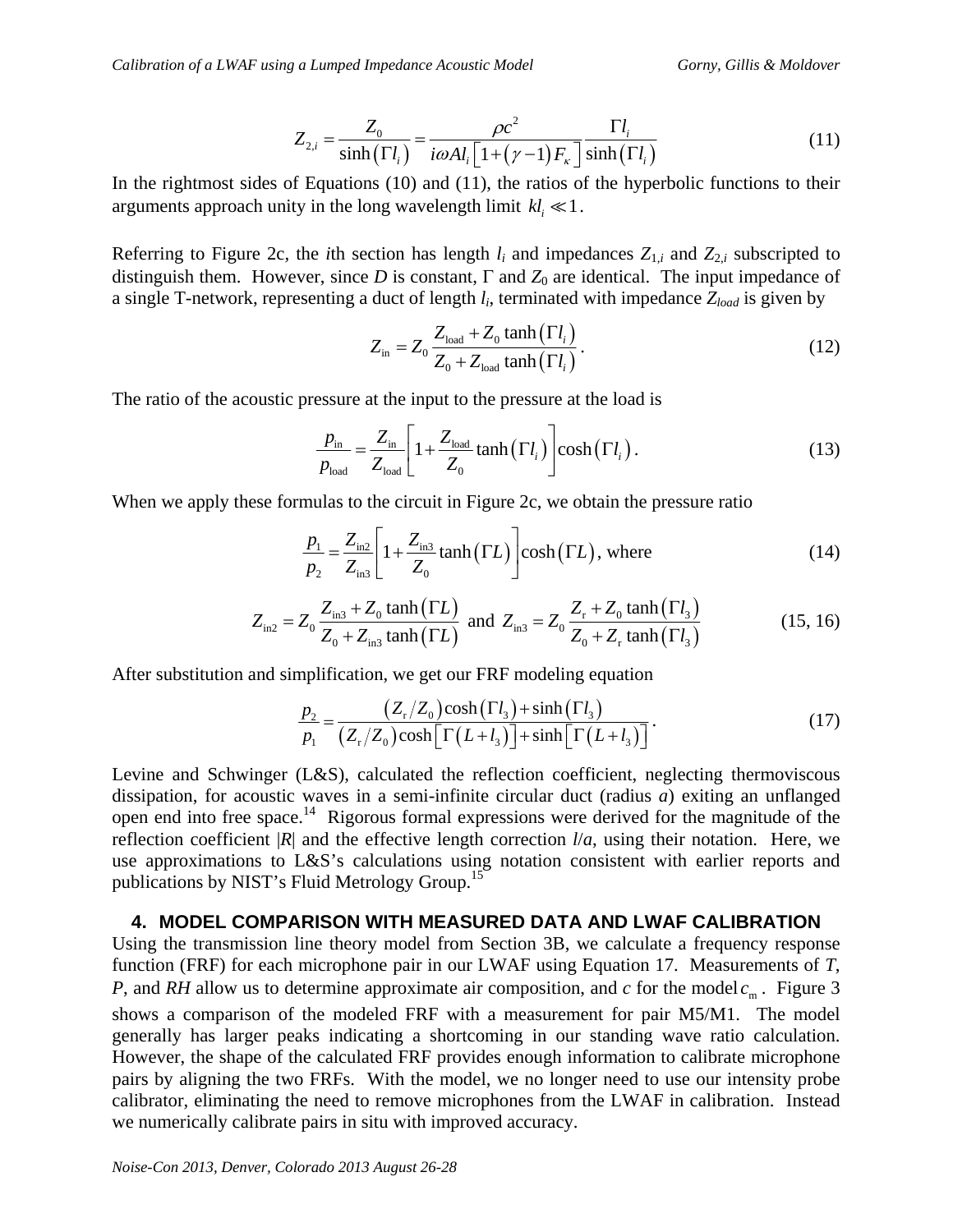Figures 3d and 3e illustrate the steps we took to numerically calibrate our facility. Calibration of the LWAF has three steps: The un-calibrated "no cal" and modeled "model" FRFs are not aligned along either the x or y axes of Figure 3d. Deviations along the x-axis arise from uncertainty in  $c_m$  with respect to the actual  $c$  or because of microphone spacing (*L*) inconsistancy. To correct this, we adjust the binwidth of the model data, align peaks and valleys with the measurement. This results in the "model shift" FRF (1). Amplitude is modified by subtracting the "no cal" data from the "model shift" to obtain a calibration curve. The curve is smoothed and added to the "no cal" data resulting in the "recal" FRF (2). The "recal" and "model" FRF phase plots then have nearly identical slopes indicating their agreement. Last, (3) we determine spacing using the relationship  $c = 2 f_n L/n$  to get  $L_{LWAF} = f_{n\_model} L_{model} / f_{n\_recall}$  (ie. setting the modeled and experimental *c* as equal).  $L_{LWAF}$  is the model calibrated microphone spacing. Figure 3d shows that the difference in  $f_n$  between calibrations can be significant. No flow calibration of the LWAF at a known speed of sound allows for greater accuracy in subsequent measurements. Even using a poorly aligned *f*n such as the initial "mic cal" FRF, we can measure of *c* relatively accurately because the FRF magnitude is independent of flow and FRF phase changes proportionally to flow.

### **5. RESULTS OF THE CALIBRATED LWAF**

Figure 4 presents LWAF results from 740, 60 s data sets taken under varying flow conditions. Data are grouped into nominal *V* and *c* ranges by each set's LFM and REFPROP reference values. The "slope" and "phs sel" method's data are shifted to the left and right of the average value for clarity. We used the data set for both plots, only changing the calibration. Figures 4a and 4c use the intensity probe calibrator and Figures 4b and 4d, the transmission line theory based model. Results are similar, partially because of the no-flow calibration of the meter. If the sets are not corrected at no-flow, the modeled data set has much less deviation although errors for some measurements are significantly larger than 2.5 % for *V*. This result illustrates that a LWAF can be calibrated in situ using our numerical model.



**Figure 4:** Error in measurement of *V* and *c* using an intensity probe calibrator (a, c) vs. model calibration (b, d).

An additional improvement in data processing is made after calibration by including averaging of several FRF generated from each 60 s time series. Data in Figure 4 uses a single FRF for each time series resulting in a well averaged FRF, with potential inaccuracies in determining  $f_n$  due to curve fitting and round off errors. Instead, we break up the 60 second interval into 6, 30 s intervals staggered by 5 s (ie. 0 s to 30 s, 5 s to 35 s, etc.). We can then average 6 FRF

*Noise-Con 2013, Denver, Colorado 2013 August 26-28*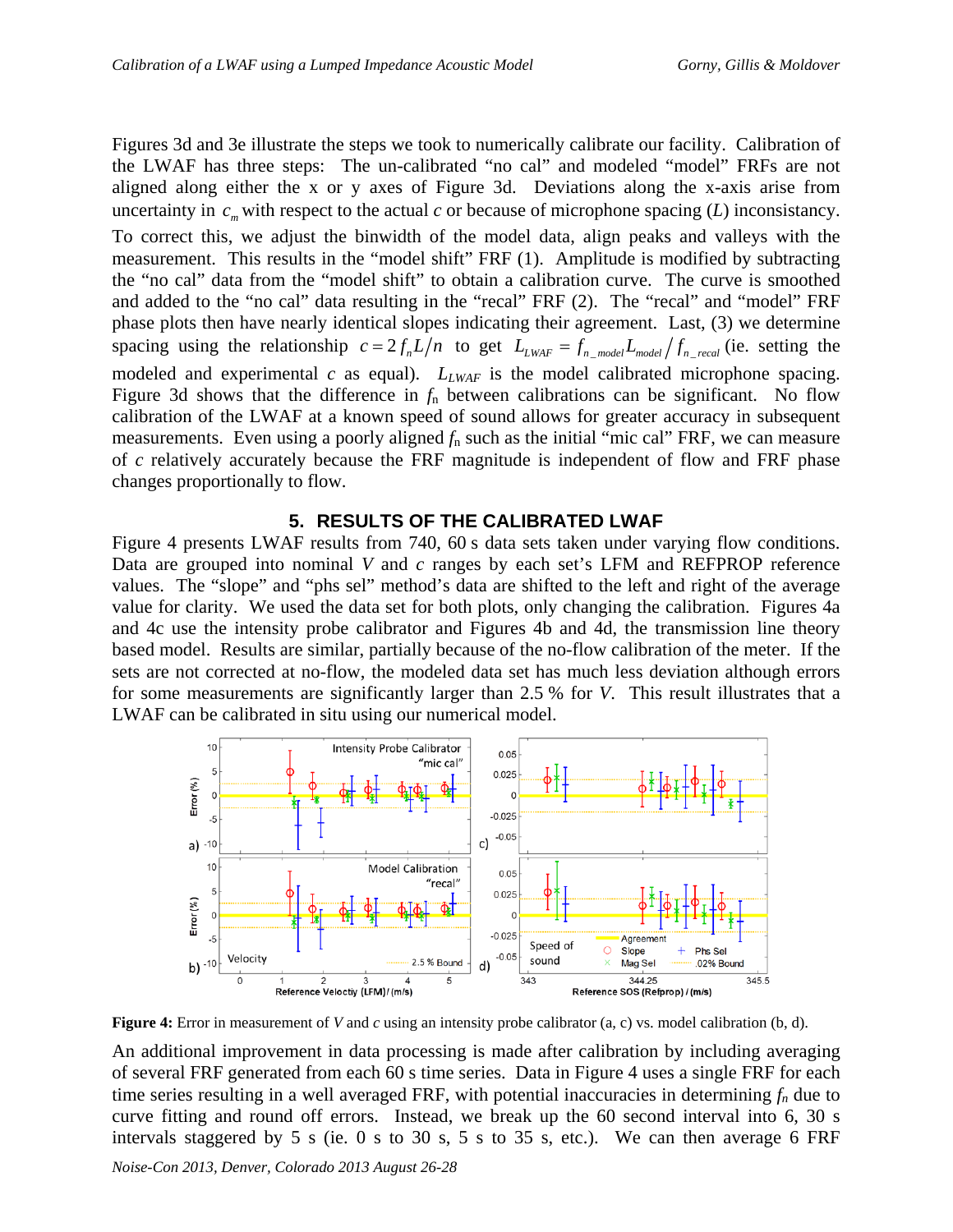measurements, rejecting significant outliers and report more accurate results. Data shown in Figure 5 for *V* and *c* are calculated using this averaging method. Measured velocity agrees with the reference flowmeter to within 1% for flows ranging from 2 m/s to 5 m/s.



**Figure 5:** Flow measurement of *V* and *c* with intensity probe calibration and FRF averaging.

# **6. CONCLUSIONS**

Frequency based *V* and *c* measurements have a standard deviation of approximately 1 % and 0.02 % for flows between 2 m/s and 5 m/s in distorted flow. This work shows progress toward the project's ultimate goal of obtaining uncertainties better than 1 % uncertainty in measuring 2 m/s to 30 m/s flows. We have been able to accomplish this using averaging several shorter FRF measurements. Care must be taken to achieve a balance between collecting enough samples that noise is removed in each FRF while having enough samples to average. At low flow, one must determine *c* with accuracy greater than 0.02% to determine *V* with 1% uncertainty.

We developed a numerical model to calculate the flow free frequency response within our LWAF. It was used it to calibrate our microphones with similar, slightly better results than were achieved with an intensity probe calibrator. Results are improved more substantially if the flowmeter is not calibrated at no-flow. The next step will be to incorporate flow into our numerical model. Then we could integrate modeled data into the LWAF calculation process, allowing for faster, more accurate determination of flow parameters and rapid localization of *fn*.

We are currently constructing a larger scale facility with a maximum flow through the LWAF of 32 m/s. We will further evaluate the robustness of the LWAF using turbulence generators, in cases with increased swirl, and we will assess the influence of obstructions in the flow. Ultimately, our goal is to progress LWAF techniques to a point where they will be useable at a full scale power plant, arriving at a method that provides a lower cost, more accurate alternative for measuring power plant exhaust flows.

# **ACKNOWLEDGEMENTS**

The authors would like to thank the NIST Greenhouse Gas and Climate Science Measurements Program and Michael Zachariah at the University of Maryland for their generous support of this research. Aaron Johnson and Gina Kline in Fluid Metrology Group calibrated the LFM used for these experiments and we are grateful for their assistance and expertise.